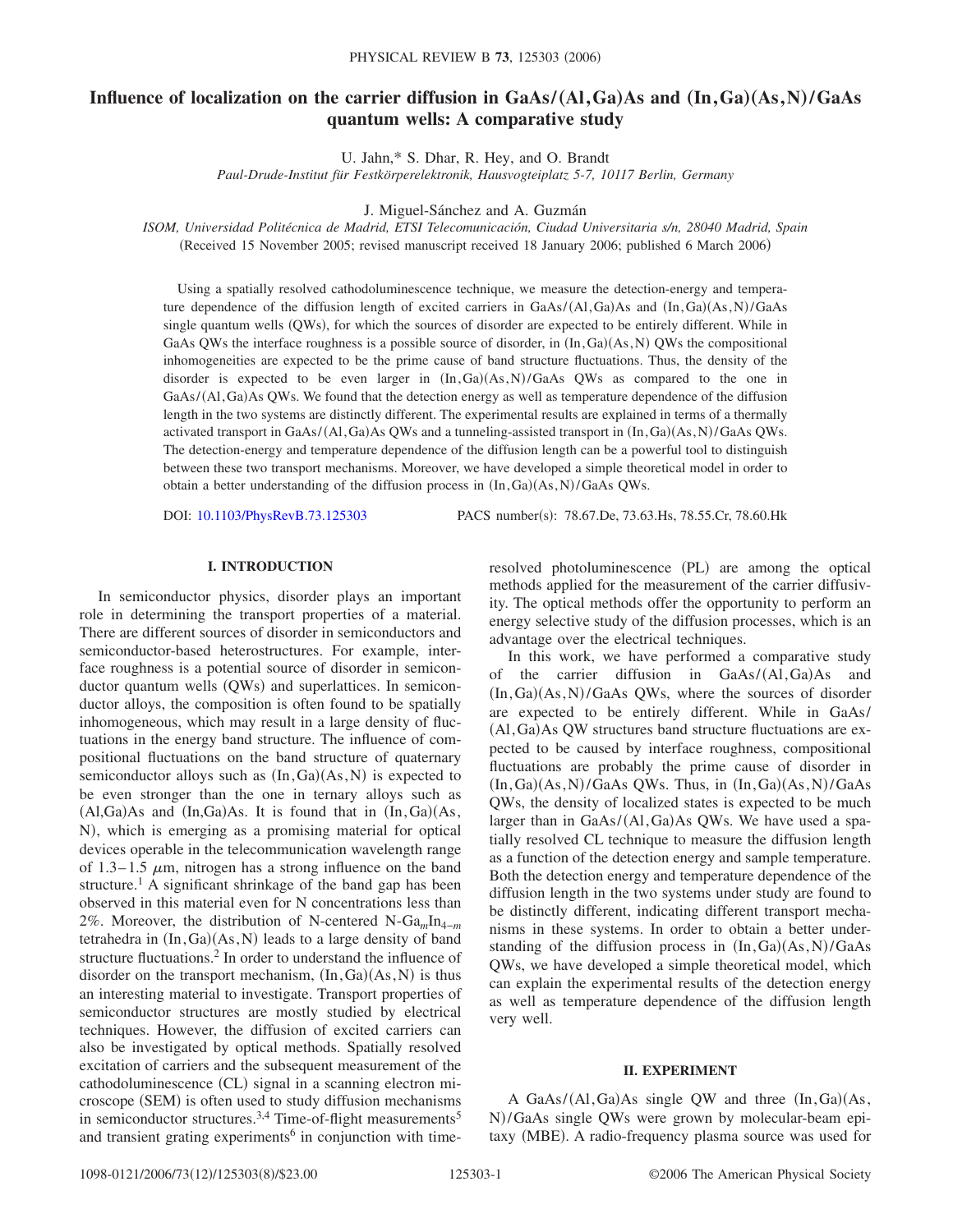| No. | Well                                                                      | Barrier     | $d_w$ (nm) | $d_h$ (nm) | Substrate  | FWHM (meV) |
|-----|---------------------------------------------------------------------------|-------------|------------|------------|------------|------------|
|     | GaAs                                                                      | <b>SPSL</b> |            | 175        | GaAs(001)  | $\theta$   |
| 2   | $In_{0.24}Ga_{0.76}As_{0.98}N_{0.02}$                                     | GaAs        | 8          | 190        | GaAs(111)B | 50         |
| 3   | $In_{0.24}Ga_{0.76}As_{0.98}N_{0.02}$                                     | GaAs        |            | 250        | GaAs(001)  | 40         |
| 4   | $In_0$ <sub>3</sub> Ga <sub>0</sub> 7As <sub>0.98</sub> N <sub>0.02</sub> | GaAs        | 8          | 100        | GaAs(001)  | 20         |

TABLE I. Layer parameters, material, and full width at half maximum (FWHM) of the CL spectra of the sample Nos. 1–4.  $d_w$  and  $d_b$  denote the thickness of the well and top barrier layer.

nitrogen during growth of the  $(In,Ga)(As,N)$  layers. The growth and the structural properties of these layers have been discussed in detail in Refs. 7 and 8. The layer structures of these samples are described below.

Sample No. 1 was grown on a semi-insulating  $GaAs(001)$ substrate containing a 5-nm-thick GaAs well sandwiched between barriers of GaAs (2.4 nm)/AlAs (1.1 nm) shortperiod superlattices (SPSL). A second GaAs/(Al, Ga)As sample has been fabricated under comparable conditions containing three QWs with varying well width. The QWs were grown on a semi-insulating GaAs(001) substrate. From the bottom to the top, 20-, 15-, and 10-nm-thick well layers have been grown each sandwiched between 30-nm-thick  $Al<sub>0.3</sub>Ga<sub>0.7</sub>As barriers. Sample No. 2 was grown on an *n*-type$ GaAs(111)B substrate with a miscut angle of 2 deg. The sample consists of an 8-nm-thick (In, Ga)(As, N) well grown between 190 nm GaAs barriers. The whole structure is then sandwiched between a 220-nm-thick beryllium-doped GaAs top layer and an equally thick, silicon-doped GaAs bottom layer. A distinct step-flow growth mode was recognized by reflection high-energy electron diffraction (RHEED) during growth. Sample No. 3 was grown on an  $n$ -type  $GaAs(001)$ substrate and consists of a 7-nm-thick  $(In,Ga)(As,N)$  well grown between 250 nm GaAs barriers. The whole structure is then sandwiched between a 300-nm-thick beryllium-doped GaAs top layer and an equally thick, silicon-doped GaAs bottom layer. Note that the RHEED pattern was spotty during growth of the well layer indicating a three-dimensional (3D) growth mode. Sample No. 4, which was grown on a semi-insulating GaAs(001) substrate, consists of an 8-nmthick (In, Ga)(As, N) well layer grown between a 500 nm bottom and a 100 nm top barrier layer of GaAs. During the growth of the well layer, a magnetic field was applied across the nitrogen plasma beam in order to minimize the ion damage of the layer. Note that sample Nos. 2 and 3 were grown without magnetic field and are thus expected to have a higher defect density than sample No. 4. The parameters describing the structure of these samples are listed in Table I. The FWHM of the CL spectrum, which gives a rough estimate of the degree of disorder, is also listed in Table I.

The diffusion length of the carriers was measured by the method of cathodoluminescence scanning, which was proposed, e.g., by Zarem *et al.*<sup>3</sup> The technique is schematically represented in Fig. 1. The carriers are excited by the electron beam of a SEM through a metal mask, which is opaque for the resulting luminescence. The CL signal can be detected, if the excited carriers are able to diffuse from the excitation position to the edge of the mask before recombination takes place. The metal mask, which consists of a 70-nm-thick Ti and 20-nm-thick Au layer, was fabricated using photolithography and a lift-off technique. As indicated in Fig. 1, the CL intensity  $(I_{CL})$  decreases exponentially as the distance between the excitation position and the edge of the mask  $(x)$  is increased. The diffusion length  $L_d$  is thus obtained by measuring the absolute value of the inverse slope of  $\ln(I_{CL})$  vs *x* curves. Thus, the technique also allows for a measurement of *Ld* as a function of the detection energy *E*. A beam energy of 10 keV was used for all the experiments in this study. This energy value is found to be a reasonable compromise between a good spatial resolution and a sufficient excitation density in the QWs. The spatial resolution of this technique is limited by the abruptness of the mask edges and by the scattering of the incident electrons. In this study, the resolution is estimated to be about 0.2  $\mu$ m. The measurements were done at various temperatures  $(T)$  between 5 and 100 K. The temperature was controlled using a He cooling stage. Sample No. 1 was additionally characterized by spatially resolved photoluminescence (micro-PL) and photoluminescence excitation (PLE) spectroscopy. The probe areas were estimated to be 0.01 mm<sup>2</sup> and  $1-2 \mu m^2$  for PLE and micro-PL, respectively.

#### **III. RESULTS AND DISCUSSION**

#### **A. Temperature dependence of the diffusion length**

Figure  $2(a)$  shows a CL image taken at 65 K of sample No. 1. The CL signal is excited locally with a high spatial resolution all over the shown region of the sample. The emitted CL intensity, however, is collected by a parabolic mirror covering the whole sample surface, i.e., the detection occurs spatially integrated. Therefore, the highest CL intensity is



FIG. 1. Schematic diagram of the measurement of the diffusion length  $L_d$  of excess carriers for a single quantum well (SQW) by cathodoluminescence in a scanning electron microscope.  $I_{CL}$  represents the CL intensity measured as a function of the distance between the excitation spot and the edge of the metal mask *x*.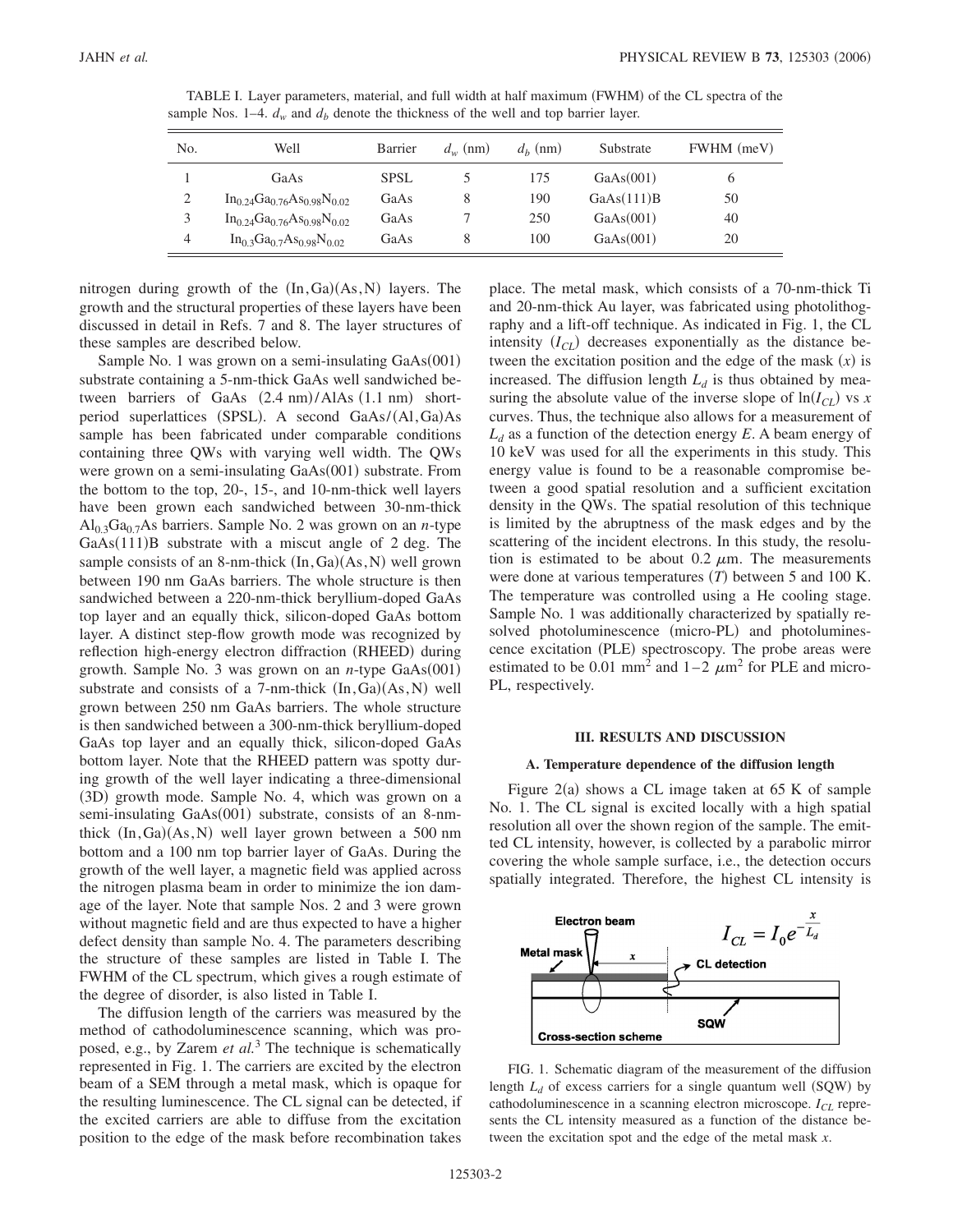

FIG. 2. (a) CL image of sample No. 1 at 65 K. The central bright window represents the mask opening. The halo surrounding the opening manifests the diffusion of excess carriers. (b) CL intensity (logarithmic scale) as a function of the excitation position along a line crossing the mask opening as indicated by the dashed line in (a). For the line scans, the CL detection energy corresponds to the peak energy of the respective CL spectra. For 5, 45, and 65 K, the slope of the exponential decay of the CL intensity corresponds to values of the diffusion length of 0.25, 0.5, and 1  $\mu$ m, respectively.

detected by a direct excitation of the mask opening. Thus, in the center of the CL image of Fig.  $2(a)$ , the mask opening can be seen as a bright zone. If carriers, which are excited at a position outside of the opening namely through the metal mask, can reach the opening by diffusion before radiative recombination takes place, a CL signal is measured, which is assigned to the position of the excitation. Thus, a halo appears near the edges of the mask opening, which can clearly be seen in the image of Fig.  $2(a)$ . Note that the metal mask is opaque to the CL. The appearance of the halo directly reflects the carrier diffusion from those regions to the mask opening. In Fig. 2(b), the CL intensity obtained at different temperatures is plotted as a function of the distance between the beam position and the inner edge of the mask. The data are taken along the path indicated by the dashed line in Fig.  $2(a)$ . Clearly, in the area under the halo,  $I_{CL}$  decays exponentially with *x*. The absolute value of the slope of the curve decreases as the temperature is increased indicating an increase of  $L_d$  with temperature in sample No. 1.

Figure 3 compares the temperature dependence of the diffusion length in sample Nos. 1 (circles) and 4 (triangles). The full and the open symbols represent the data obtained for a detection energy in the low-energy tail and at the peak position of the spectrum, respectively. Clearly, the two samples differ completely in the temperature variation of  $L_d$ . While



FIG. 3.  $L_d$  of sample Nos. 1 (circles) and 4 (triangles) as a function of temperature. Open and solid symbols correspond to a detection energy at the maximum and low-energy region of the CL spectrum, respectively. The lines serve as a guide to the eyes. The difference of the detection energy amounts to about 5 and 20 meV during the measurement of  $L_d(T)$  of sample Nos. 1 and 4, respectively.

for sample No. 1 the diffusion length is small at low temperatures but increases as the temperature is increased, which is consistent with the observations of Fig. 2(b),  $L_d$  remains essentially unchanged for sample No. 4 as the temperature is increased up to 40 K and then decreases sharply as *T* is increased further. The two samples also differ in the detection-energy dependence of *Ld*. While for sample No. 4, the diffusion length measured at the peak position of the spectrum is smaller than the one measured at an energy corresponding to the low-energy tail of the spectrum, there is practically no difference in the values of  $L_d$  measured at different detection energies for sample No. 1.

#### **B. Diffusion length as a function of CL detection energy**

Figures  $4(a)$  and  $4(b)$  show the detection-energy dependence of  $L_d$  measured at 5 K for sample Nos. 1 and 4, respectively. The open symbols in this figure represent the CL spectra. In case of sample No. 1, the diffusion length does not change as the detection energy is scanned over the spectrum, which is in accordance with the results for this sample shown in Fig. 3. In fact, the diffusion length is found to be energy independent at all temperatures up to 100 K in this sample. However, the diffusion length clearly decreases as *E* is scanned from the low- to the high-*E* side of the spectrum in sample No. 4. This observation is consistent with the results shown in Fig. 3 for this sample.

In Figs.  $5(a)$  and  $5(b)$ , the diffusion length measured at  $5 K$  is plotted as a function of  $E$  for the  $(\text{In},\text{Ga})(\text{As},\text{A})$ N)/GaAs sample Nos. 3 and 2, respectively. The CL spectra of these samples are also shown (open symbols) in the respective panels. Unlike in the GaAs/(Al, Ga)As QW (sample No. 1), the diffusion length in all of these (In, Ga)(As, N)/GaAs QWs clearly decreases as the detection energy increases. However, the dependence of  $L_d$  on  $E$ varies from sample to sample. The dependence is clearly strongest in sample No. 4 [cf. Fig.  $4(b)$ ] and weakest in sample No. 2 [cf. Fig.  $5(b)$ ]. Note that sample No. 2 is showing the broadest CL spectrum among all  $(In, Ga)(As, N)/GaAs$  QWs, while in sample No. 4 the spectrum is clearly the narrowest. In fact, the quantum efficiency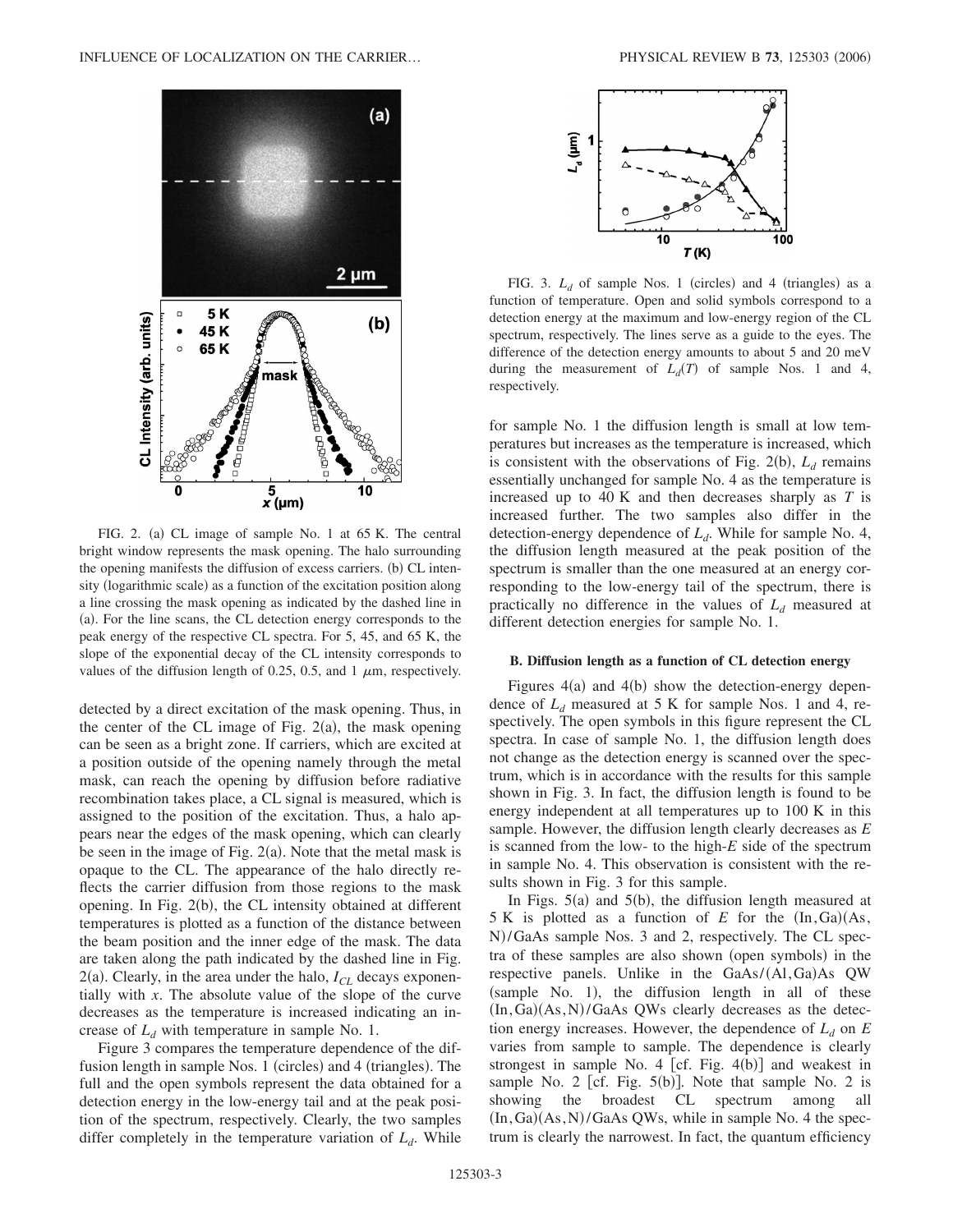

FIG. 4.  $L_d$  (solid symbols) of (a) sample Nos. 1 and (b) 4 as a function of the CL detection energy at 5 K. The open symbols represent the respective CL spectra.

(the CL intensity) is also found to be the highest in sample No. 4 and the lowest in sample No. 2 among all the dilute nitride QWs.

#### **C. Disorder and its influence on the carrier transport**

Figure 6(a) shows the micro-PL and absorption spectra for sample No. 1. The latter has been semi-empirically derived



FIG. 5.  $L_d$  (solid symbols) of (a) sample Nos. 3 and (b) 2 as a function of the CL detection energy at 5 K. The open symbols represent the respective CL spectra.



FIG. 6. (a) Micro-PL (solid line) and absorption (dashed line) spectrum of sample No. 1 at 5 K. The absorption spectrum has been derived from the PL excitation spectrum. *Em* denotes the effective mobility edge of excited carriers in the QW. (b)  $L_d$  of GaAs/(Al, Ga)As QWs as a function of well width at 5 K. The 5-nm-thick QW is identical with sample No. 1, the 10-, 15-, and 20-nm-thick QWs belong to the multiple QW sample as described in Sec. II. The line serves as a guide to the eyes.

from the respective PLE spectrum as described in Ref. 9. Clearly, there is an energy difference between the peak positions of the two spectra. The difference in energy (Stokes shift) is found to be about 5 meV. It is also clear from Fig. 6 that the micro-PL spectrum consists of a large number of spikes distributed over the whole spectrum. These narrow spikes are associated with the radiative recombination of localized excitons. $9,10$  Previously, we have studied the variation of the energy distribution of these narrow spikes as a function of the excitation energy in similar samples to determine the energy boundary between the localized and the extended states, the so-called effective mobility edge  $E_m$ <sup>9</sup> As expected,  $E_m$  is found to be at the peak position of the absorption spectrum. Thus, almost the entire PL spectrum lies below the mobility edge, which indicates that mostly localized states are responsible for the photoluminescence signal. In this case, interface roughness is probably the main cause for the carrier localization.<sup>11</sup> Figure 6(b) shows  $L_d$  as a function of the well width of GaAs/(Al,Ga)As single QWs measured at 5 K.  $L_d$  clearly increases as the thickness of the QW is increased, demonstrating the impact of interface roughness on carrier transport. Since interface roughness is well controlled during growth, a low density of localized states is expected to exist in GaAs/(Al, Ga)As QWs. We have estimated from the number of spikes in the micro-PL spectrum a localized state density of  $10^9 - 10^{10}$  cm<sup>-2</sup> in sample No. 1.

Figure  $7(a)$  shows the CL spectra taken at an electronbeam current  $(i_b)$  of 0.12 (circles) and 15 nA (squares) for sample No. 4. Clearly, there is a blueshift as well as a broad-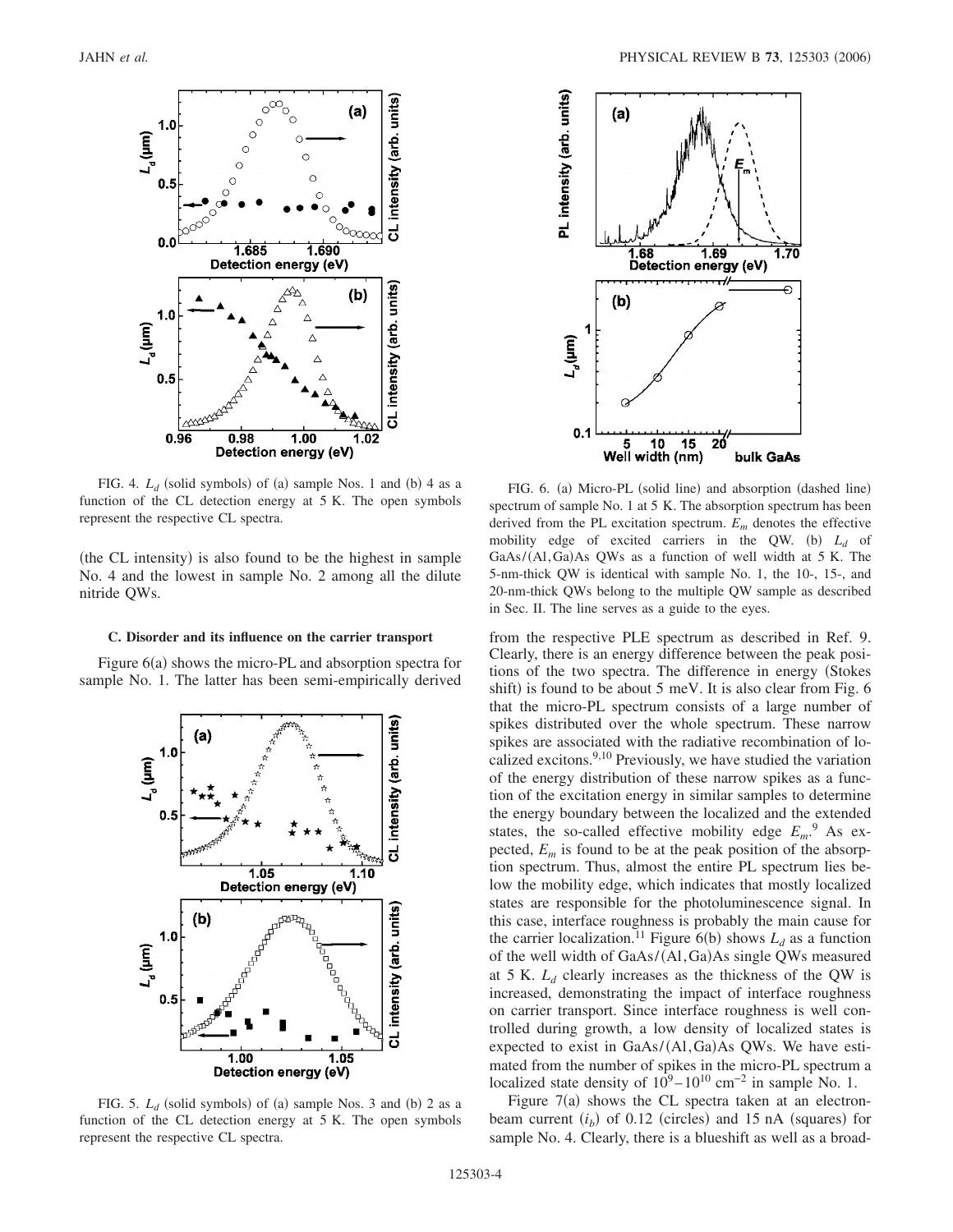

FIG. 7. (a) CL spectra of sample No. 4 for an electron beam current of 0.12 (circles) and 15 nA (squares) at 5 K. (b) Peak energy (squares) and FWHM (circles) of the CL spectra of sample No. 4 as a function of the electron beam current  $(i_b)$  at 5 K. The solid line serves as a guide to the eyes.

ening of the spectrum as the excitation density is increased, which indicates a band filling effect. In Fig. 7(b), the peak energy  $(E_{\text{peak}})$  and the FWHM of the CL spectrum is plotted as a function of  $i<sub>b</sub>$ . Note that both the peak energy and the FWHM exhibit the same functional dependence on  $i<sub>b</sub>$ . In fact, these features are found in all  $(In, Ga)(As, N)/GaAs$ QW samples suggesting the existence of a large density of localized states in  $(In,Ga)(As, N)/GaAs$  QWs. Interface roughness is surely not the main cause for the localization in this case, since a qualitatively similar blueshift as well as a broadening of the spectrum with increasing excitation density have been observed even in bulk  $(In,Ga)(As,N)$ layers, $12$  where interface effects can be excluded. In (In, Ga)(As, N) QWs, the main cause of localization would thus be alloy inhomogeneities. The repulsion between N-Ga*m*In4−*<sup>m</sup>* cluster states and the states in the conduction band minimum results in fluctuations of the band structure. Since the energy and the density of such states depend strongly on *m* and on the concentration of N, a broad distribution of band tail states is expected in this case.<sup>2</sup>

The local minima (maxima) of the potential fluctuations can trap electrons (holes), leading to the formation of localized states below the conduction band edge (CBE) [above the valence band edge (VBE)]. Depending on the length scale of the fluctuations, two situations can readily be distinguished as depicted schematically in Fig. 8. In case (i), the average spatial separation between the minima is so large that tunneling between localized states is suppressed. An opposite situation can be imagined, when the length scale of the fluctuations is so small that tunneling between states is allowed [case (ii) in Fig. 8]. This leads to the formation of a fluctuation band as shown in Fig. 9. A third situation can



FIG. 8. Schematic diagram of several possible potential variations acting as localization centers in QWs. (i) Low density of localization centers caused, e.g., by interface roughness. For low *T*, transport is possible only by hopping. (ii) Short-range variations caused, e.g., by alloy fluctuations. Transport is possible by tunneling between the localization centers. (iii) Superposition of longrange and short-range fluctuations. Tunneling is suppressed by the long-range disorder.

arise when short-range fluctuations are superimposed by band structure modulations on a much larger length scale as schematically depicted in case (iii) of Fig. 8.

After generation, the electron-hole pairs are rapidly captured in the local minima. Given that the density of the excitation is less than the density of localized states, all excited carriers would immediately be trapped in the minima. The temperature and detection-energy dependence of the diffusion length in the three considered cases exhibit a distinctly different behavior as described below.

In case (i), there are only two paths available for carrier diffusion. The first one is thermal hopping between localized states and the second one is thermal activation into the band of delocalized states. There will be no diffusion at low temperatures, since both channels are practically ineffective. At sufficiently high temperatures, the diffusion is most effectively driven by delocalized band states, since the mobility through these states is expected to be much larger than the hopping conduction through the localized states. The diffusion length is thus expected to increase with increasing



FIG. 9. Schematic diagram of the energy distribution of localized states for case (ii) of Fig. 8.  $E_{\text{max}}$  is the energy, up to which all levels of the fluctuation band are filled for a certain generation rate  $G. \Delta E_{imp}$  denotes the width of the fluctuation band.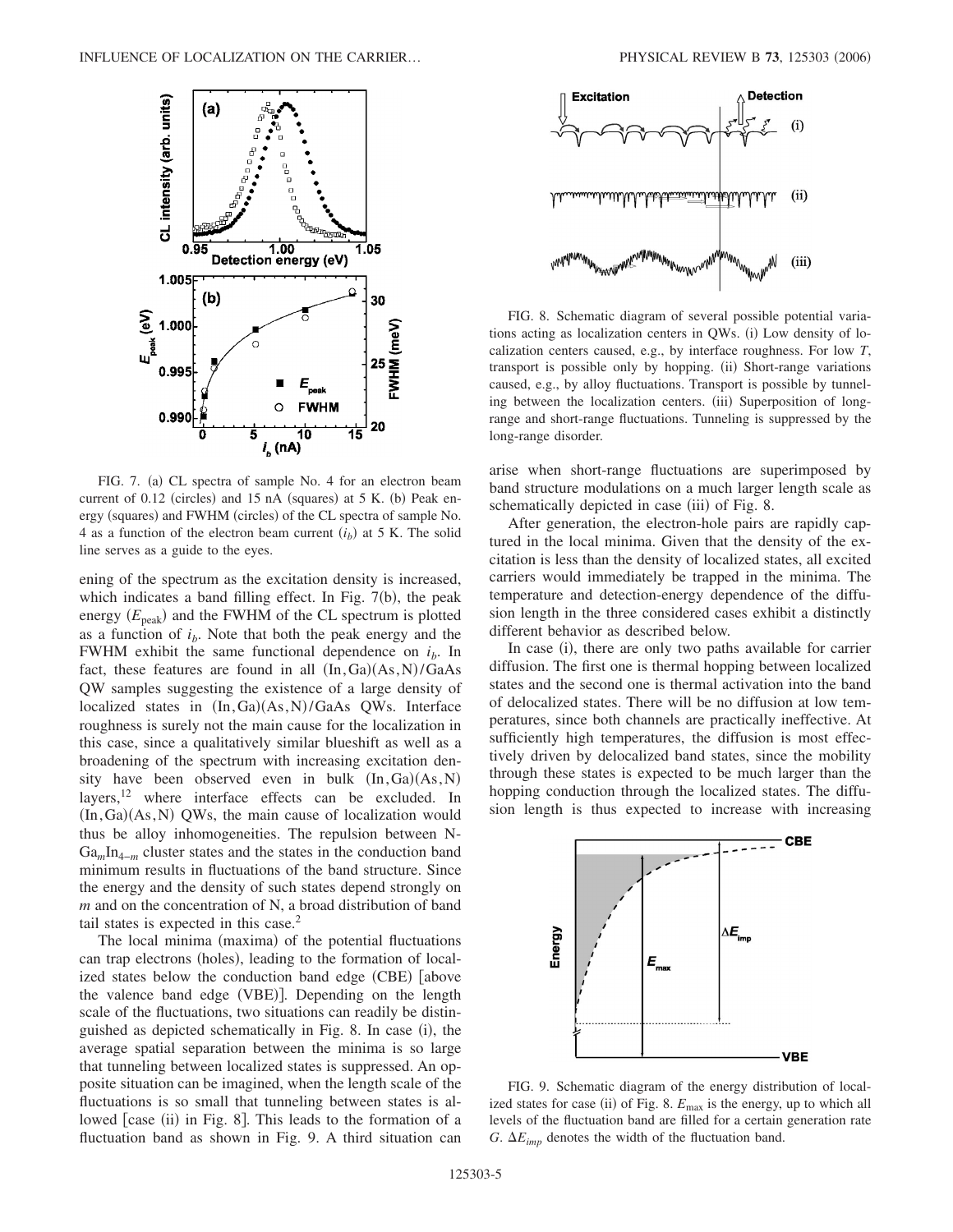temperature.5 Note that a qualitatively similar behavior is observed in sample No. 1 as shown in Fig. 3. Moreover, the diffusion length, which can be expressed as  $L_d = \sqrt{D\tau}$ , where *D* denotes the diffusion coefficient and  $\tau$  the carrier recombination time for the band states, is clearly independent of the initial/final energy state of the carrier before/after the diffusion.  $L_d$  is thus expected to be independent of the detection energy, which is consistent with the results shown in Figs. 3 and  $4(a)$  for sample No. 1.

In case (ii), the excited carriers can diffuse through the fluctuation band leading to a very different temperature and detection-energy dependence of  $L_d$ . Since in this case, the transport is tunneling assisted, a very weak temperature dependence of  $L_d$  is expected. This is consistent with the results of Fig. 3 for sample No. 4 at least up to 40 K. Note that the sudden decrease of  $L_d$  above 40 K observed in this sample can be attributed to a thermal activation of nonradiative recombination channels, which is probably due to the high density of point defects usually observed in dilute nitride layers.<sup>13</sup> While diffusing through the fluctuation band, the carriers with energy *E* can be captured by states below *E*. The higher the value of *E*, the larger will be the number of states involved in this capture process. This intraband capture, which is expected to be a much faster process than the electron-hole recombination, determines the diffusion length. The diffusion length is thus expected to decrease as the detection energy is increased. This is consistent with the results of Figs. 3 and 4(b) for sample No. 4. The density of band structure fluctuations in sample No. 4 is estimated to be so large that the situation can be identified as case (ii).

In case (iii), diffusion takes place in a fluctuation band, which is additionally modulated due to long-range disorder. If the amplitude of the modulation is sufficiently large, the carriers can diffuse only by thermal activation. The situation will be very similar to case (i). However, when the amplitude of the modulation is not large enough so that the carriers can diffuse through the band without thermal activation, the diffusion length is expected to show a qualitatively similar, but much weaker energy dependence than in case (ii). Note that the energy dependence of  $L_d$  in sample Nos. 3 and 2 exhibits a qualitatively similar behavior as the one observed in sample No. 4. However, the detection-energy dependence of  $L_d$  in these sample [No. 3: Fig. 5(a), and No. 2: Fig. 5(b)] is much weaker than the one in sample No. 4 [Fig. 4(b)], which suggests that sample Nos. 3 and No. 2 belong to case (iii). As mentioned above, the RHEED pattern has demonstrated a step-flow growth mode for sample No. 2. In fact, SEM images of this sample (not shown) reveal a large number of triangular-shaped structures on the surface, which are believed to be formed due to step bunching during growth. Moreover, the RHEED pattern of sample No. 3 indicates a 3D growth. Both the surface morphology of sample No. 2 and the RHEED pattern of sample No. 3 indicate the occurrence of a long-range roughness and thus a large-scale lateral modulation of the band gap in these samples.

### **D. Model**

We have developed a simple model to obtain a better understanding for case (ii). We consider that all the generated

electron-hole pairs eventually form free excitons and are finally trapped in the fluctuation band which in fact is the case at least at low temperatures. The diffusion length of excitons with an energy *E* in the fluctuation band can be expressed as

$$
L_d(E) = \sqrt{D_f(E)\,\tau_f(E)},\tag{1}
$$

where  $D_f(E)$  is the diffusion coefficient associated with energy  $E$  and  $\tau_f(E)$  the average time an exciton spends in the energy level *E* before being captured by states below *E*.  $\tau_f(E)$  is determined by the combined capture rate of the states below *E* and is expected to be much smaller than the recombination lifetime of the excitons. The capture rate for an individual level  $1/\tau_c(E) = v_{th} \sigma N_f(E)$ , where  $v_{th}$  $=\sqrt{3k_BT/m^*}$  is the average thermal velocity of the excitons at temperature *T*,  $m^*$  is the excitonic effective mass,  $k_B$  is the Boltzmann constant,  $\sigma$  is the capture cross section, which is assumed to be the same for every energy state of the band, and  $N_f(E)$  is the density of states of the band. Since it is intuitively expected that the deeper the fluctuation the lower will be the density of the corresponding localized states,  $N_f(E)$  should decrease as the distance of *E* from the conduction band minimum is increased. Here, we assume  $N_f(E)$  $=N_0e^{-\alpha E}$ , where  $N_0$  and  $\alpha$  are energy-independent constants.

Now,  $\tau_f(E)$  will be given by

$$
\frac{1}{\tau_f(E)} = \int_E^{\infty} \frac{1}{\tau_c(E)} dE = \frac{\sigma v_{th} N_0}{\alpha} \exp(-\alpha E), \quad (2)
$$

and the diffusion length becomes

$$
L_d(E) = \sqrt{\frac{D_f(E)\alpha}{\sigma v_{th} N_0}} \exp\left[\frac{\alpha E}{2}\right].
$$
 (3)

The diffusion coefficient  $D_f(E)$ , which is expected to be determined by the tunneling probability between the minima, can be expressed as  $D_f(E) = D_0 e^{-\gamma d(E)}$ , where  $d(E)$  $=(N_0e^{-\alpha E})^{-1/3}$  is the average separation between the minima associated with energy *E*.  $D_0$  and  $\gamma$  are energy-independent constants.

Finally, we make a transformation  $E \rightarrow [E_e - E]$  to change the energy reference from the conduction band minimum to the valence band maximum. Equation (3) can now be rewritten as

$$
\ln[L_d(E)] = \ln A - \frac{\alpha}{2}E - \frac{B}{2}\exp\left[-\frac{\alpha E}{3}\right],\tag{4}
$$

where  $A = \sqrt{D_0 \alpha e^{\alpha E_g} / \sigma v_{th} N_0}$  and  $B = \gamma N_0^{-1/3} e^{(\alpha E_g/3)}$  are energy-independent constants.

We have used Eq. (4) to fit the experimental dependence of *Ld* on the detection energy for sample No. 4 with *A*, *B*, and  $\alpha$  as fit parameters. The experimental data as well as the best fit of our model to the data are shown in Fig.  $10(a)$ . The fits reproduce the general trend very well and return the following values for the parameters:  $\ln A = 58.8$ ,  $B = 1.0 \times 10^{17}$ , and  $\alpha$ =118.5 eV<sup>-1</sup>. Except for  $\alpha$ , the rest of the unknown parameters cannot be obtained independently from this fit, since the total number of the unknown parameters  $(D_0, N_0, \sigma, \gamma,$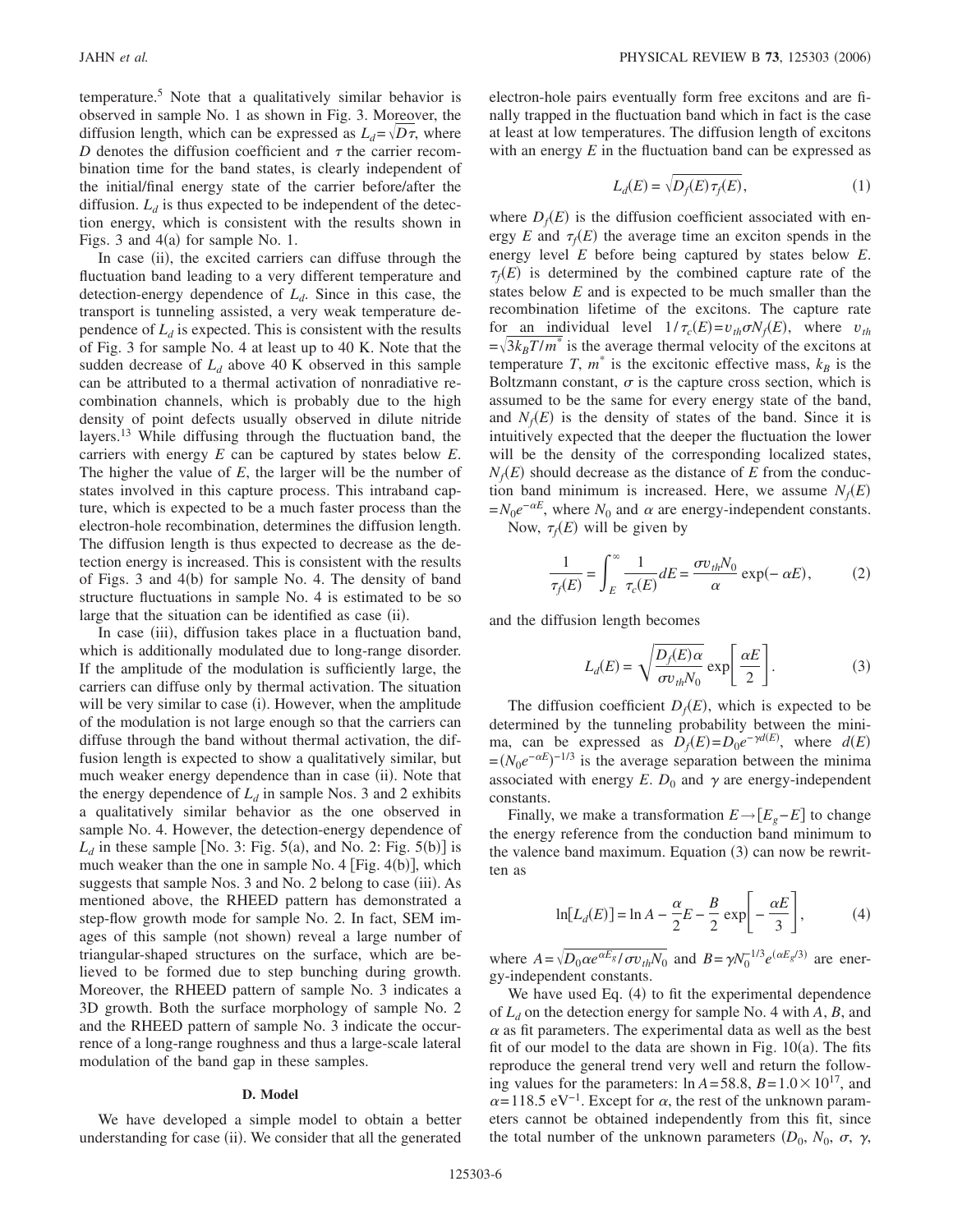

FIG. 10. (a)  $L_d$  of sample No. 4 as a function of the CL detection energy at 5 K. (b)  $ln(L_d)$  of sample No. 4 as a function of  $ln(T)$ , where the filled and open symbols represent data points obtained for *E* values set to the low-*E* range and peak energy of the CL spectrum, respectively. In (a) and (b), the solid lines represent the results of the model calculation.

and  $\alpha$ ) is larger than the number of fit parameters. The width of the fluctuation band  $(\Delta E_{\text{imp}} = 1/\alpha)$  can be estimated to be about 8 meV.

According to this model, the temperature dependence of the diffusion length should arise only through *vth*. From Eq.  $(4)$ ,  $L_d(T)$  can be expressed as

$$
L_d(T) = CT^{-1/4},\tag{5}
$$

where  $C = \sqrt{D_0 \alpha \sqrt{m^*} e^{-\gamma d(E)} e^{\alpha(E_g - E)} / \sigma \sqrt{3k_B} N_0}$  is a temperature-independent constant. Thus, the diffusion length for the  $(In, Ga)(As, N)/GaAs$  QWs is expected to follow a very weak temperature dependence, which is consistent with the observations in Fig. 3 for sample No. 4. The open triangles in Fig. 10(b) represent the double logarithmic plot of the temperature dependence (up to  $35 K$ ) of the diffusion length obtained at the peak energy of the CL spectrum for sample No. 4. The plot clearly demonstrates a linear behavior with a slope of  $-1/4$ , which corresponds to the power law of Eq. (5) proving the consistency of our model. Note that the diffusion process associated with energy levels deep in the tail of the density of states is unlikely to be strictly tunnelingassisted, since the average separation between the minima  $[d(E)]$  increases exponentially with the decrease of the density of states. For those energy levels, the hopping conduction of the carriers should also play a significant role in the diffusion process. However, this effect is not taken into account in this simple model. Since the hopping conduction increases with temperature, the diffusion length is intuitively expected to follow a temperature dependence, which is even weaker than  $T^{-1/4}$ . The filled triangles of Fig. 10(b) represent the double logarithmic plot of the temperature dependence (up to 35 K) of  $L_d$  measured at a detection energy in the tail of the CL spectrum of sample No. 4, which indeed displays a much weaker temperature dependence than *T*−1/4.

Another estimate of  $\alpha$  can be made from the line shape of the CL spectrum, which should also carry the signature of the density-of-state distribution. Let us assume that at a certain generation rate *G*, all the levels up to  $E = E_{\text{max}}$  of the fluctuation band are filled by the excitons as shown schematically in Fig. 9. We further assume that the rate of the radiative recombination from each level is only determined by the density of states associated with that level. The effective line shape can be expressed as

$$
I_{eff} = \int_{E_{max}}^{\infty} I_0 \exp\left[-\frac{(E - E_0)^2}{2\sigma_0^2}\right] N_0 \exp(-\alpha E_0) dE_0.
$$
 (6)

Here, we associate a Gaussian line shape  $I_0$  exp $[-(E_1, E_2)]$  $-E_0$ <sup>2</sup>/2 $\sigma_0$ <sup>2</sup> with every level of the distribution. We use Eq. (6) to fit the experimental line shape of the CL spectrum of sample No. 4 with  $E_{\text{max}}$ ,  $\alpha$ , and  $\sigma_0$  as fit parameters. Figure 10(a) shows the experimental spectrum as well as the best fit to the data. The best fit is obtained with  $E_{\text{max}} = 0.998 \text{ eV}$ ,  $\sigma_0$ =8.5 meV, and  $\alpha$ =121 eV<sup>-1</sup>. Note that a very similar value of  $\alpha$  was obtained earlier from the fit to the dependence of  $L_d$  on  $E$  within our model.

## **IV. CONCLUSIONS**

Both the temperature and CL detection-energy dependence of the diffusion length in  $(In,Ga)(As, N)/GaAs$  QWs are found to be extremely different from the ones in GaAs/(Al, Ga)As QWs. While in GaAs/(Al, Ga)As QWs the diffusion length as a function of the detection energy is found to be practically unchanged, in dilute nitride QWs *Ld* decreases with increasing detection energy. However,  $L_d$  is found to be an increasing function of  $T$  in  $GaAs/(Al, Ga)As$ QWs, while in dilute nitride QWs  $L_d$  shows a temperatureindependent behavior. This distinctly different temperature and detection-energy dependence of  $L_d$  in the two investigated material systems is attributed to the difference in the transport mechanism of the carriers. The experimental results can be understood in terms of a thermally activated carrier transport mechanism in  $GaAs/(Al,Ga)As$  QWs and a tunneling-assisted transport of the carriers in dilute nitride QWs. The measurement of the energy-resolved diffusion length using the CL scanning technique can thus be a powerful technique to distinguish between hopping- and tunneling-assisted carrier transport mechanisms in semiconductor structures.

### **ACKNOWLEDGMENTS**

We would like to thank H. T. Grahn for comments and for a critical reading of the manuscript as well as E. Wiebicke and A. K. Bluhm for the assistance in the sample processing.